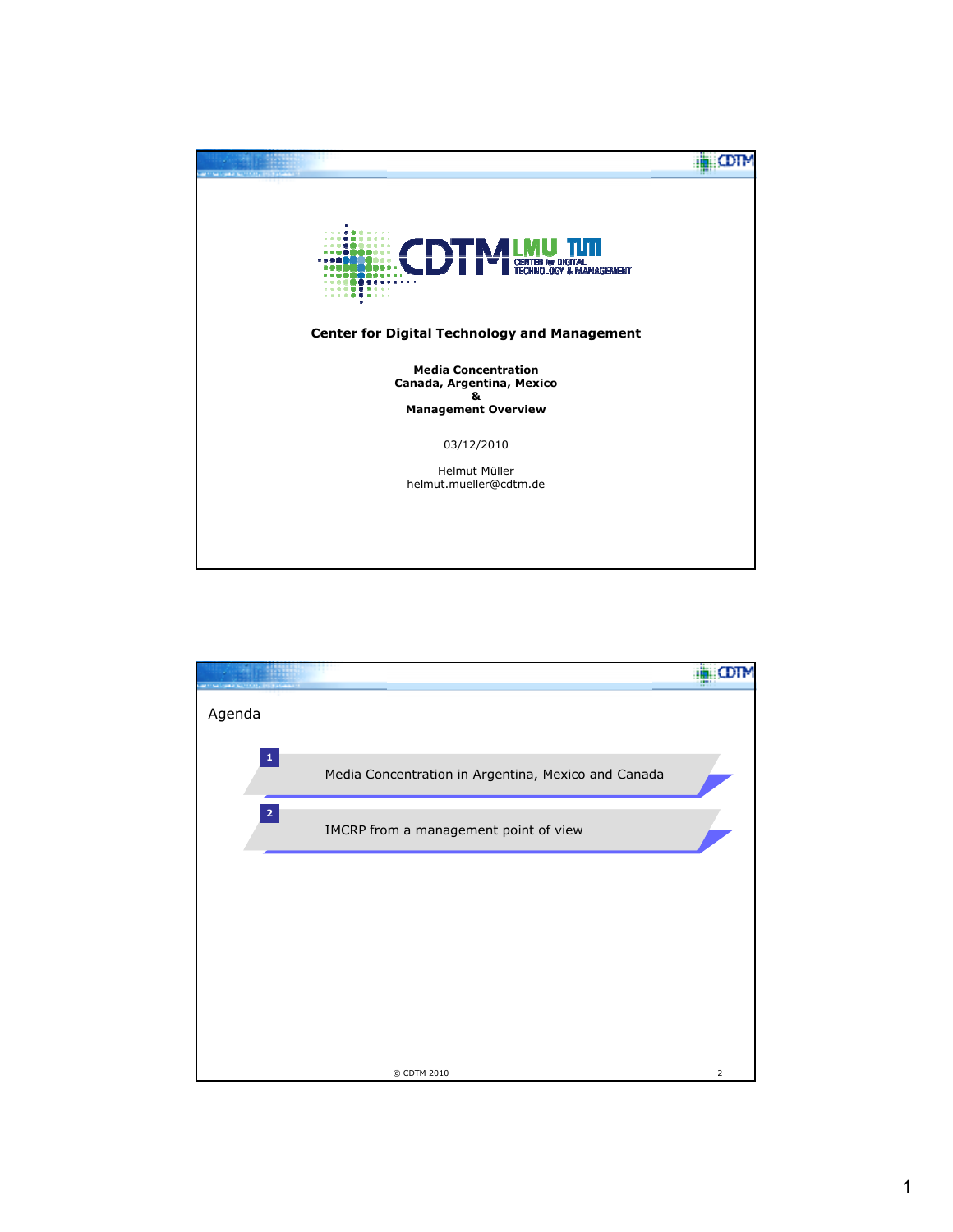

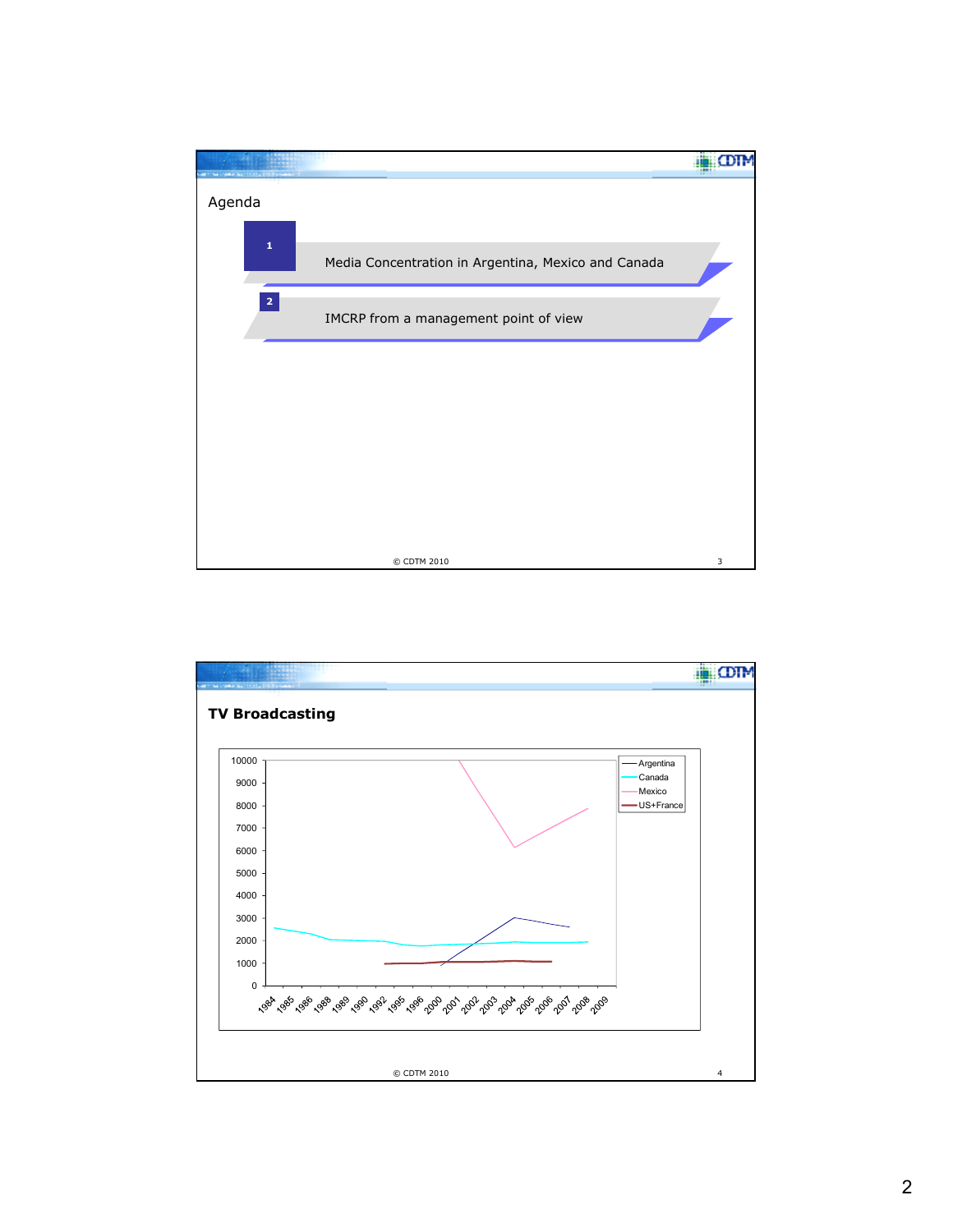

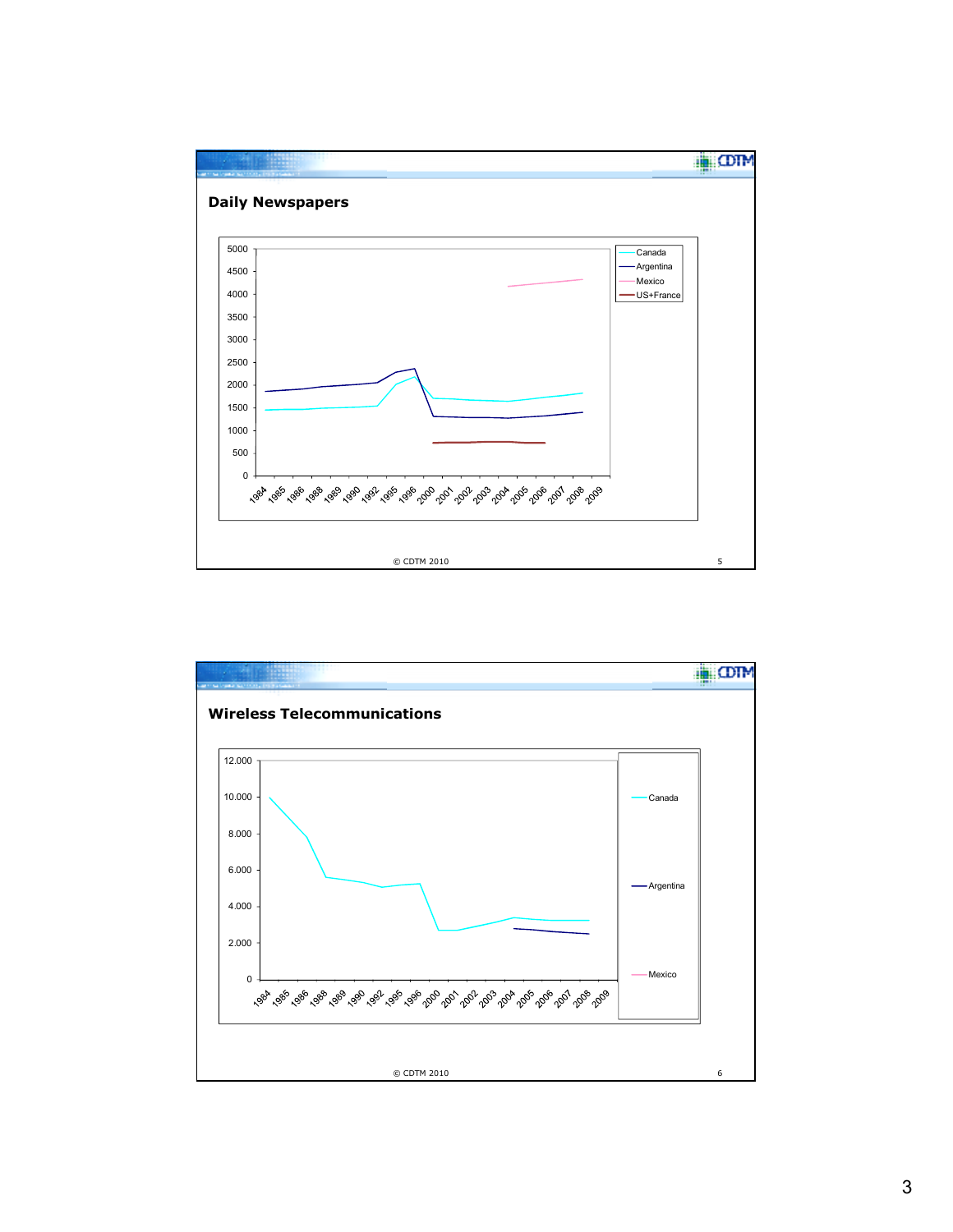

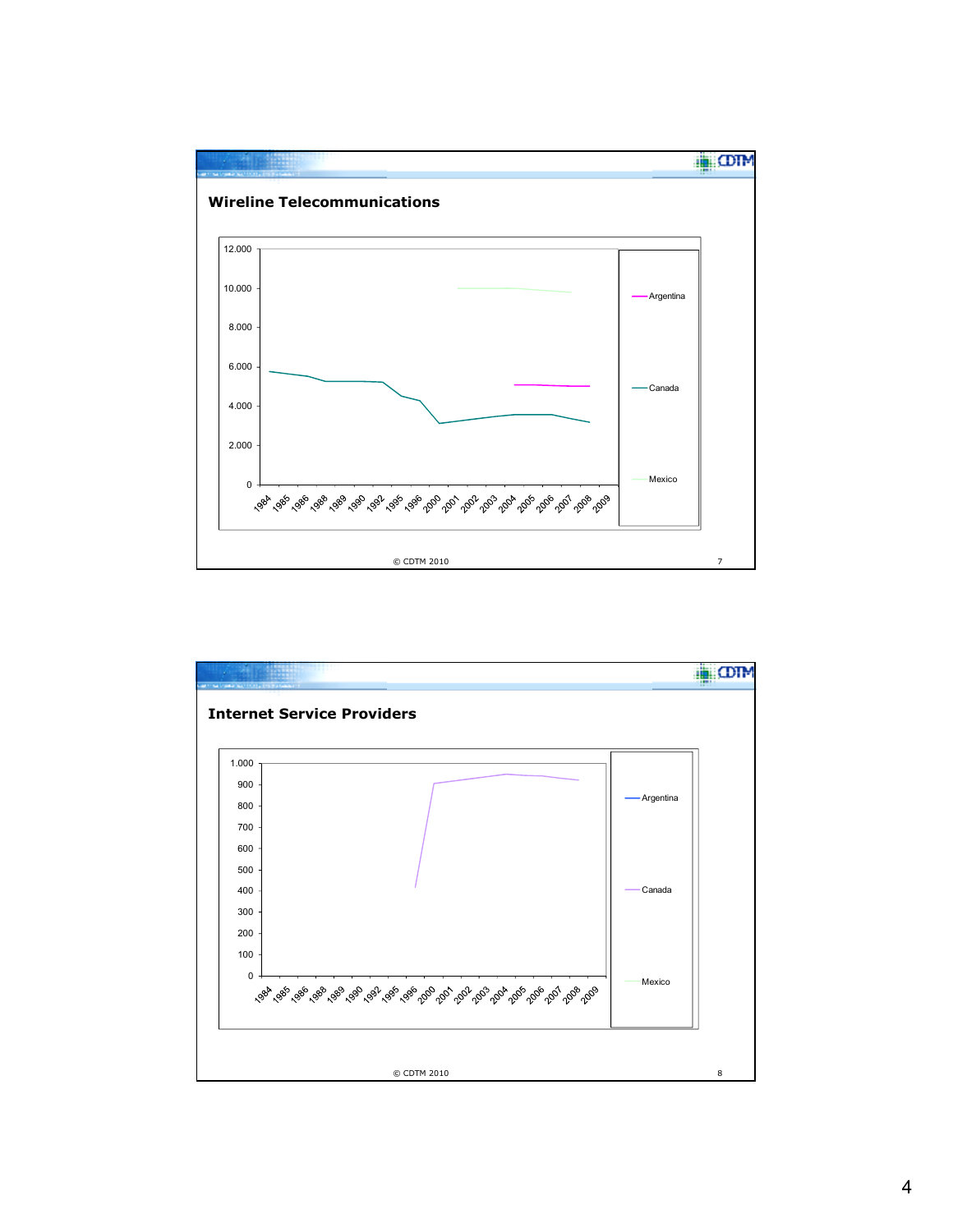

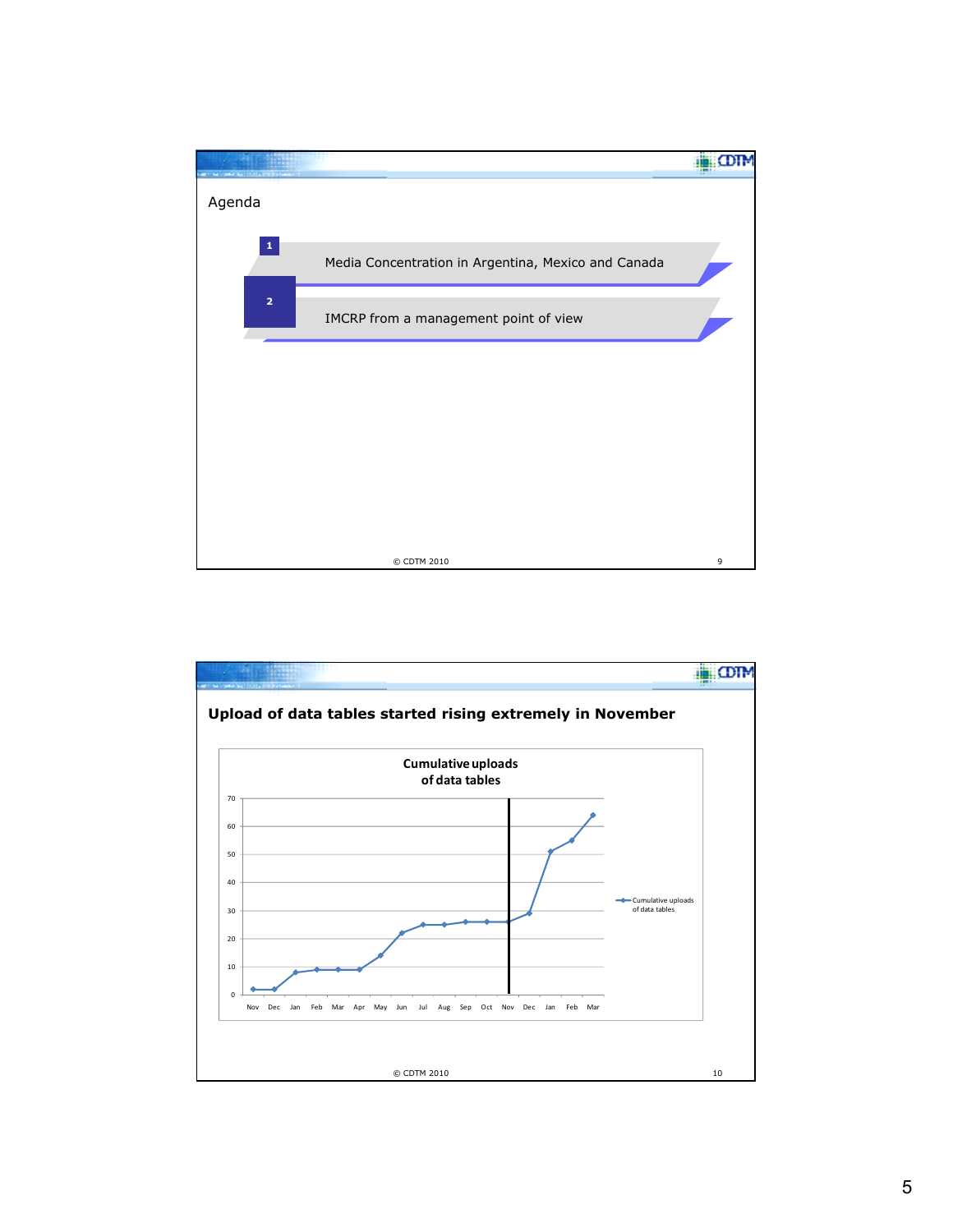

| Castle and Dunker and Children and |                                                              |                        |                         |                                       |                                |                                             |                  |  |
|------------------------------------|--------------------------------------------------------------|------------------------|-------------------------|---------------------------------------|--------------------------------|---------------------------------------------|------------------|--|
|                                    |                                                              |                        |                         |                                       |                                |                                             |                  |  |
|                                    | A closer look shows that some data is not covering the whole |                        |                         |                                       |                                |                                             |                  |  |
|                                    |                                                              |                        |                         |                                       |                                |                                             |                  |  |
|                                    | required time range                                          |                        |                         |                                       |                                |                                             |                  |  |
|                                    |                                                              |                        |                         |                                       |                                |                                             |                  |  |
|                                    |                                                              |                        |                         |                                       |                                |                                             |                  |  |
| Country                            | Researcher                                                   | <b>TV Broadcasting</b> | <b>Daily Newspapers</b> | <b>Wireless</b><br>Telecommunications | Wireline<br>Telecommunications | <b>Internet Service</b><br><b>Providers</b> | Radio            |  |
| ÷                                  | Ψ                                                            | ⊊                      | ⊊                       | ×                                     | ÷                              |                                             | ÷                |  |
| Australia                          | Tiffen/Papandrea                                             |                        |                         |                                       |                                |                                             | 1992             |  |
|                                    |                                                              | 988-2007               |                         |                                       | 2001-2007                      | 2000-2008                                   | 2007             |  |
| China                              | Hang                                                         | 2001-2007              | 992-2007                |                                       |                                |                                             |                  |  |
| India                              | Bhattachariee/Pradip                                         |                        |                         | 2000. 2004. 2008                      |                                |                                             |                  |  |
| Japan                              | Asari/Hayashi/Ichikawa/Kidikoro.                             |                        |                         |                                       |                                |                                             |                  |  |
|                                    | Nakamura/Shiina/Toyoshima/Yam                                |                        |                         |                                       |                                |                                             |                  |  |
|                                    | ada/Yanagawa                                                 |                        |                         |                                       |                                | 1996, 2000, 2004, 2007                      |                  |  |
| Korea                              | Kim D./Kim S.                                                |                        |                         |                                       |                                |                                             |                  |  |
| Taiwan                             | Chen P/Chen                                                  |                        |                         |                                       |                                |                                             |                  |  |
|                                    | R./Chou/Chuang/Lee/Liu<br>Groebel                            | 001-2007               |                         | 1998-2008                             | 2006-2008                      |                                             |                  |  |
| Belgium<br>Egypt                   |                                                              |                        |                         |                                       |                                |                                             |                  |  |
| Finland                            | Picard                                                       |                        |                         |                                       |                                |                                             | 2000-            |  |
|                                    |                                                              | 000-2008               | 1996-2008               |                                       |                                | 1000-2008                                   | 2008             |  |
| France                             | Badillo/Bourgeois/Lesourd                                    |                        |                         |                                       | 2002-2008                      |                                             |                  |  |
| Germany                            | Bösch/Meier/Rösch-Schlanderer/                               |                        |                         |                                       |                                |                                             |                  |  |
| Gulf region                        | Hammami                                                      |                        |                         |                                       |                                |                                             |                  |  |
| Israel                             | Scheiter/Yemini                                              |                        |                         | 1988-2008                             |                                | 2000-2008                                   | 1988-<br>2008    |  |
| Italy                              | Prario/Richeri                                               |                        |                         |                                       |                                |                                             |                  |  |
| Morocco, Algeria,<br>Tunisia       | Hidass                                                       |                        |                         |                                       |                                |                                             |                  |  |
| Netherlands                        | Bakker                                                       |                        | 986-2008                |                                       |                                |                                             |                  |  |
| Poland                             | Mierzejewska                                                 |                        |                         |                                       |                                |                                             |                  |  |
| Portugal                           | Faustino                                                     | 995-2008               | 1996-2008               |                                       |                                |                                             | $2003 -$<br>2009 |  |
| Russia                             | Vartanova                                                    | 000-2008               | 2000-2008               |                                       |                                |                                             |                  |  |
| Skandinavia                        | Sune Tiemström                                               |                        |                         |                                       |                                |                                             |                  |  |
| South Africa                       | Angelopulo/Potgieter/Wigston                                 |                        |                         |                                       |                                |                                             |                  |  |
| Spain                              | Tabemero                                                     |                        |                         | 1996-2008                             |                                | 1996-2008                                   |                  |  |
| Sweden                             | Picard                                                       | 996-2008               |                         |                                       |                                |                                             | 1996-<br>2008    |  |
| Switzerland                        | Bourgeois                                                    |                        | 2000-2008               |                                       |                                |                                             |                  |  |
| U.K.                               | los ifidis                                                   |                        |                         |                                       |                                |                                             |                  |  |
| Argentina                          | Mastrini/Becerra/Bizberge                                    | 000-2007               |                         | 2000-2008                             | 2000-2008                      |                                             |                  |  |
| Brazil                             | Moreira                                                      |                        |                         |                                       |                                |                                             | 2000-            |  |
|                                    |                                                              | 996-2008               | 1996-2008               | 1999-2008                             | 2006-2008                      | 2000-2008                                   | 2008             |  |
| Canada                             | Winseck                                                      |                        |                         |                                       |                                |                                             |                  |  |
| Chile                              | Lagos                                                        |                        |                         |                                       |                                |                                             |                  |  |
| Mexico<br>U.S.                     | Lozano/Huerta-Wong<br>van Dreunen/Noam                       | 001, 2004, 2008        | 2004.2008               |                                       | 2001, 2004, 2007               |                                             |                  |  |
|                                    |                                                              |                        | ש כטיחים ש              |                                       |                                |                                             |                  |  |